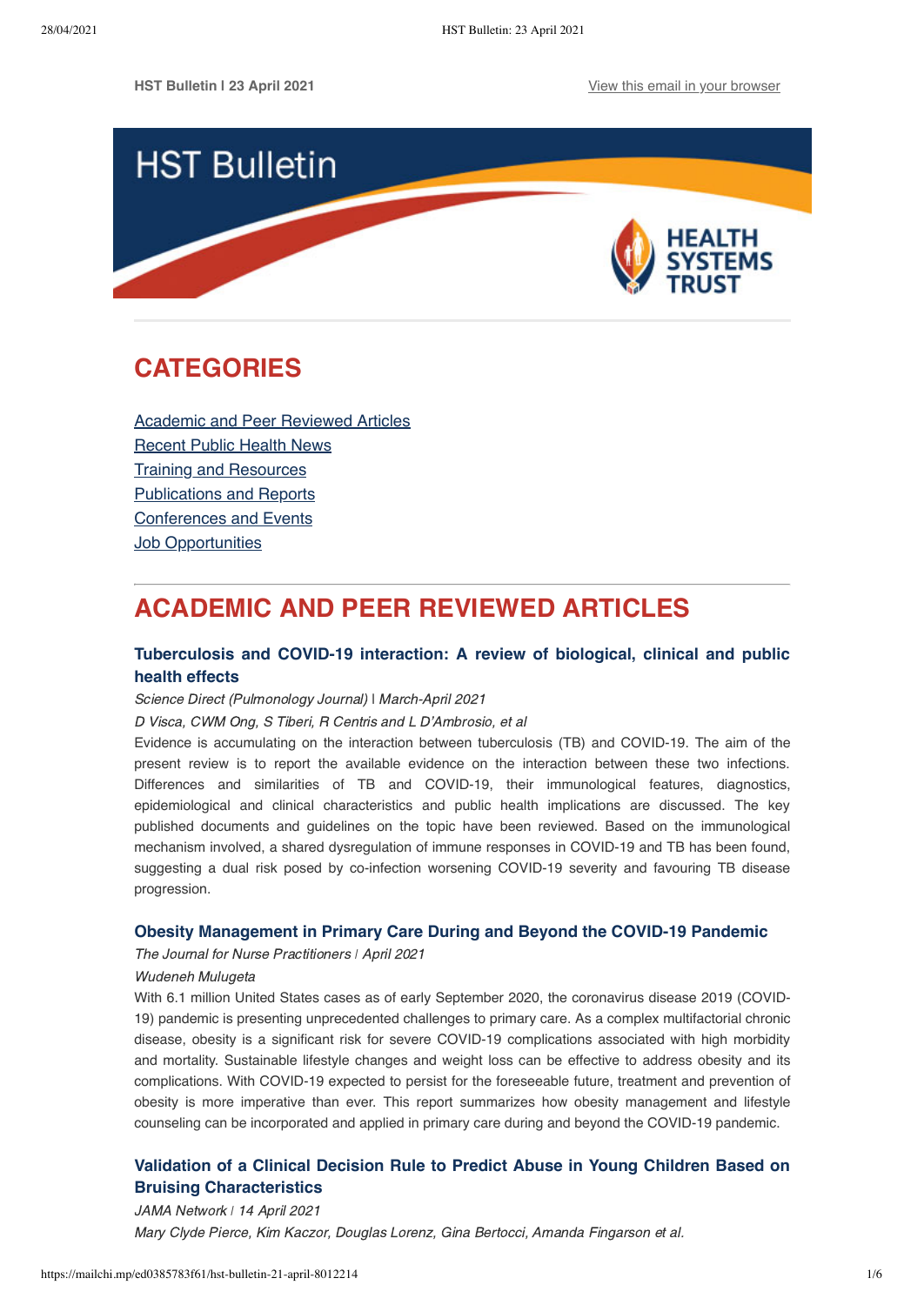#### 28/04/2021 HST Bulletin: 23 April 2021

Bruising is the most common injury from physical child abuse and the most common injury to be overlooked or misdiagnosed as nonabusive before an abuse-related fatality or near-fatality in a young child. Several studies identified bruises as the preceding injury to abusive head trauma. Failure to recognize bruising caused by physical child abuse is a missed opportunity and an error in medical decision-making that contributes directly to poor patient outcomes. Published evidence confirms that measurable differences exist between bruising from nonabusive and abusive injury in infants and young children. An evidence-based screening tool may prevent these high-stakes failures.

#### **[Saliva as a gold-standard sample for SARS-CoV-2 detection](https://www.thelancet.com/journals/lanres/article/PIIS2213-2600(21)00178-8/fulltext)**

### The Lancet Respiratory Medicine *ǀ* 19 April 2021

#### Steph Tan, Orchid Allicock, Mari Armstrong-Hough, Anne Wyllie

As COVID-19 continues to strain public health systems and vaccination programmes race against new variants that might be more transmissible or capable of evading immune responses, the urgent need for simple, accessible, and frequent testing remains. Inexpensive, scalable, and sustainable strategies that allow easily repeatable testing over time need to be made widely available. This is possible by testing saliva. The gold-standard sample for SARS-CoV-2 detection defaulted to the nasopharyngeal swab because of its role in detection of other upper respiratory tract pathogens. Demand for swabs drove a cascading collapse of supply chains and worsened shortages of personal protective equipment (PPE) required by health-care workers for sample collection. As the need for mass testing and frequent, repeated sampling surged, the urgency for alternative sample types became apparent.

# **[Children in All Policies 2030: a new initiative to implement the recommendations of](https://www.thelancet.com/journals/lancet/article/PIIS0140-6736(21)00718-2/fulltext?utm_campaign=comment21&utm_source=twitter&utm_medium=social) the WHO–UNICEF–**Lancet **Commission**

## The Lancet *ǀ* 20 April 2021

#### Sarah Dalglish, Anthony Costello, Helen Clark, Awa Coll-Seck

In February, 2020, we published the WHO–UNICEF–Lancet Commission report A future for the world's children? The Commission called for a new global movement to put the health and wellbeing of children and adolescents at the centre of national and global efforts to achieve sustainable development. Events have reinforced our message, as children's needs have not been prioritised during the COVID-19 pandemic. In many countries, children and adolescents have missed out on months of education and social contact with peers, gone hungry, missed immunisations, or been exposed to violence or abuse, contributing to adverse impacts on their mental health and wellbeing. Although the epidemiological evidence is still emerging, negative effects on the sexual and reproductive health and rights of adolescent girls are also a concern. During the pandemic's first wave, only 2% of the fiscal stimulus in high-income countries was allocated specifically to support children. And despite lockdowns in countries around the world, carbon dioxide emissions fell by only about 6% in 2020 and have already rebounded, revealing the lack of urgent, dedicated action on the climate crisis, which continues to jeopardise the future of all children.

## **[The Collateral Damage of the COVID-19 Outbreak on Mental Health and Psychiatry](https://www.mdpi.com/1660-4601/18/9/4440/htm)**

International Journal of Environmental Research and Public Health *ǀ* 22 April 2021

Frederick Simon, Maria Schenk, Denise Palm, Frank Faltraco, Johannes Thome

The potential consequences of the COVID-19 outbreak are multifarious and remain largely unknown. Deaths as a direct result of the condition are already in the millions, and the number of indirect deaths is likely to be even higher. Pre-existing historical inequalities are compounded by the virus, driving increased rates of infection and deaths amongst people who use drugs and alcohol, those belonging to racial-ethnic minority groups, poorer communities, LBGTQ+ populations, healthcare workers, and other members of the care economy; all of whom are already at increased risk of adverse mental health effects. In this paper we suggest that a central role of mental health practitioners is advocacy: both for people who use psychiatric services and for those who, due to the effects of the pandemic, are at an increased risk of needing to do so.

#### **[\(Return to Top\)](#page-0-1)**

# <span id="page-1-0"></span>**RECENT PUBLIC HEALTH NEWS**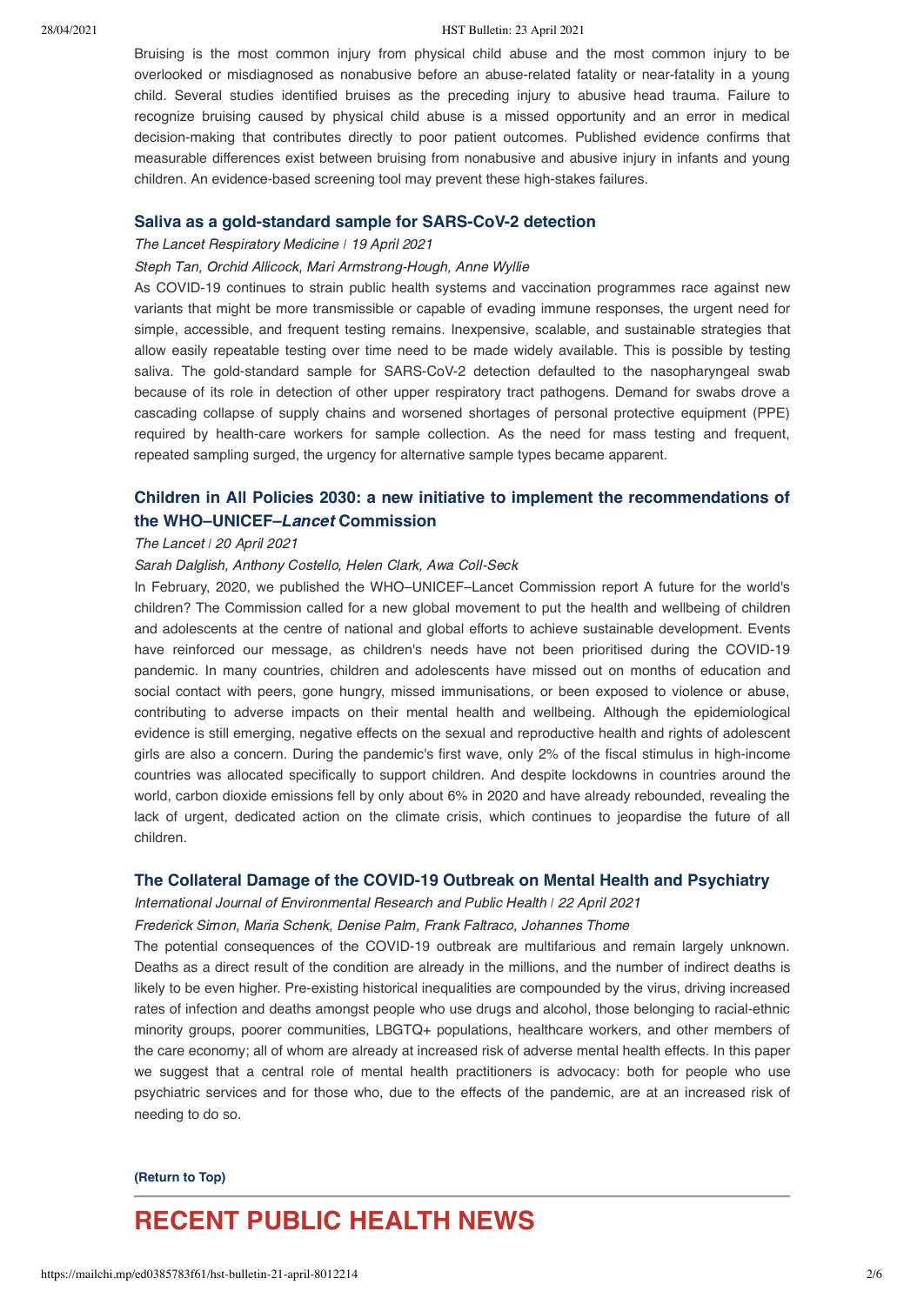# **[PEPFAR COP/ROP 2021 Planning Process](https://state.gov/pepfar-cop-rop-2021-planning/)**

#### PEPFAR *ǀ* 2 April 2021

The #PEPFAR COP/ROP 2021 planning process is in full swing! Keep track of the latest happenings on the new COP/ROP landing page.

## **[Take a mental break from pain](https://www.health.harvard.edu/mind-and-mood/take-a-mental-break-from-pain?utm_content=buffer0d1bd&utm_medium=social&utm_source=twitter&utm_campaign=buffer)**

#### Harvard Men's Health Watch *ǀ* April 2021

Your mind is a powerful pain remedy when given the chance. Science continues to show how mindfulness can manage pain — and it doesn't take years to master. "Using mindfulness is a way for older adults to treat ongoing chronic pain and the occasional flare-up without having to always rely on medication," says Ellen Slawsby, director of pain services at Harvard-affiliated Benson-Henry Institute for Mind Body Medicine.

# **[Hopes remain pinned on speedy resumption of Johnson & Johnson vaccine roll-out](https://www.dailymaverick.co.za/article/2021-04-19-hopes-remain-pinned-on-speedy-resumption-of-johnson-johnson-vaccine-roll-out/)**

### Maverick Citizen *ǀ* 19 April 2021

While the Eastern Cape, a province especially hard hit by the second wave of coronavirus infections, has been reporting a steady uptick in cases since the Easter weekend, no new infections have been reported among health workers in five districts. No new coronavirus infections and no new deaths have been reported among health workers in five of the Eastern Cape's districts, with hospital admissions also hitting a plateau, according to the province's latest epidemiological report. The Sisonke Protocol, allowing health workers early access to the Johnson & Johnson vaccine, was initially rolled out to two centres in the province, but the number of centres was later increased.

# **[Statement on the seventh meeting of the International Health Regulations \(2005\)](https://www.who.int/news/item/19-04-2021-statement-on-the-seventh-meeting-of-the-international-health-regulations-(2005)-emergency-committee-regarding-the-coronavirus-disease-(covid-19)-pandemic) Emergency Committee regarding the coronavirus disease (COVID-19) pandemic**

#### World Health Organization *ǀ* 19 April 2021

The seventh meeting of the Emergency Committee convened by the WHO Director-General under the International Health Regulations (2005) (IHR) regarding the coronavirus disease (COVID-19) took place on Thursday, 15 April 2021 from 12:00 to 16:30 Geneva time (CEST). Proceedings of the meeting: Members and Advisors of the Emergency Committee were convened by videoconference. The Director-General welcomed the Committee, expressed concern over the continued rise in cases and deaths, and the need to scale up the global vaccination efforts. He thanked the committee for their continued support and advice. Representatives of the Office of Legal Counsel (LEG) and the Department of Compliance, Risk Management, and Ethics (CRE) briefed the members on their roles and responsibilities. The Ethics Officer from CRE provided the Members and Advisers with an overview of the WHO Declaration of Interest process. The Members and Advisers were made aware of their individual responsibility to disclose to WHO, in a timely manner, any interests of a personal, professional, financial, intellectual or commercial nature that may give rise to a perceived or direct conflict of interest. They were additionally reminded of their duty to maintain the confidentiality of the meeting discussions and the work of the Committee. Each member who was present was surveyed and no conflicts of interest were identified. Two members of the Committee and one advisor who were members of the joint international team participating in the WHOconvened Global Study of Origins of SARS-CoV-2 agreed not to contribute to potential recommendations made by the Committee regarding the investigations concerning the origin and emergence of the virus. The Secretariat turned the meeting over to the Chair, Professor Didier Houssin. Professor Houssin also expressed concern over the current trends with the COVID-19 pandemic and reviewed the objectives and agenda of the meeting.

# **[Childhood obesity should be regarded as a threat to children's rights, says expert](https://health-e.org.za/2021/04/20/childhood-obesity/)**

#### Health-E News| 20 April 2021

Increasing rates of obesity among children should be framed as a critical issue, according to global health experts. Addressing overweight and obesity early on could preventing the development of other noncommunicable diseases. Around the world, more than 340 million children and adolescents are affected by overweight and obesity. Over 38 million children under the age of five are already living with obesity, suffering the physical and emotional impact of the disease. "Children living with NCDs often experience stigma, negative impact on their well-being. They can have difficulty with their peer relations and they can undermine their learning potential as well," said Jo Jewell, a nutrition specialist. "So this is something that can affects the developments and well-being of children in many dimensions." Jewell, a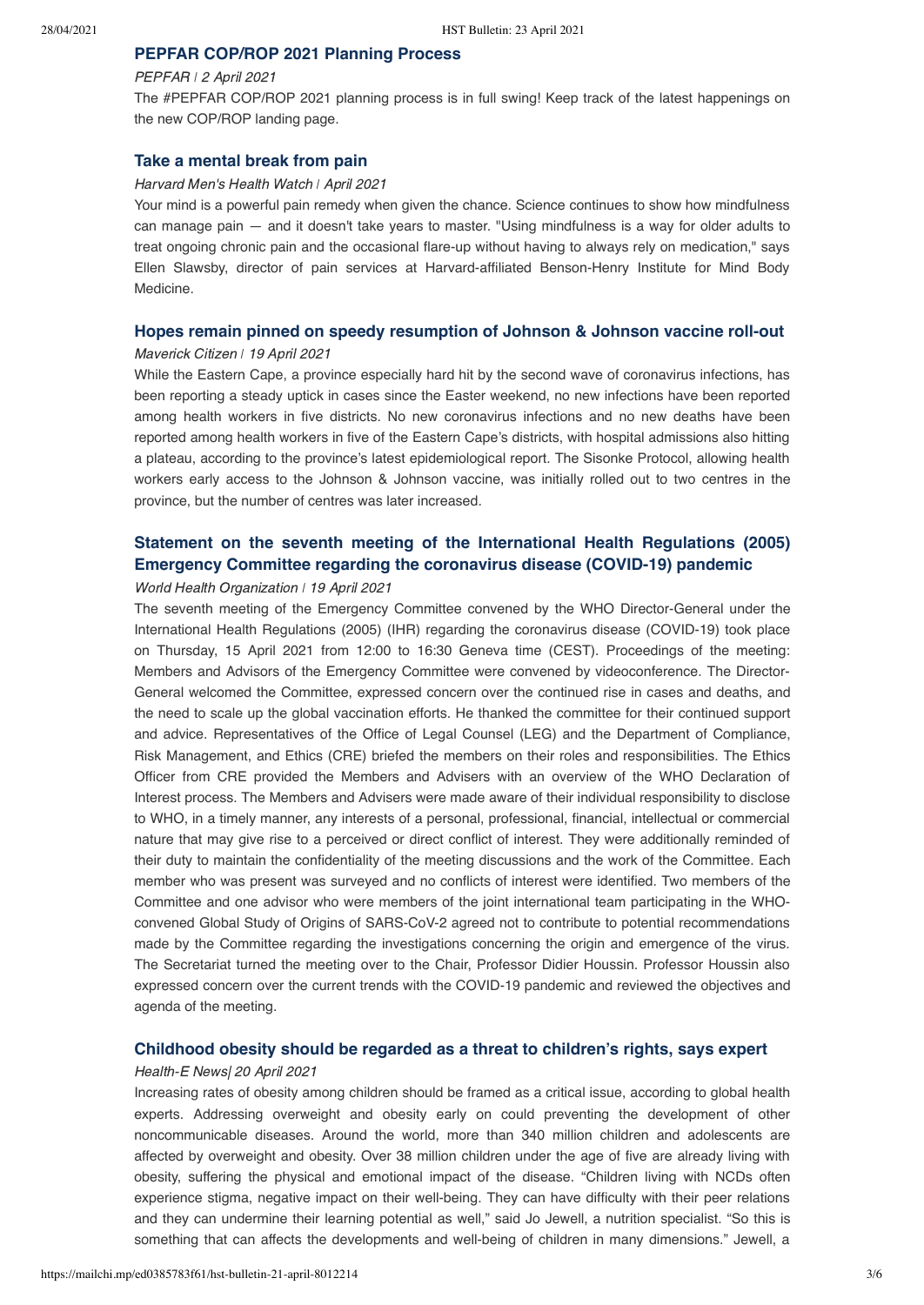nutritionist at the United Nations children's agency UNICEF, was speaking during a webinar Noncommunicable Diseases (NCD) Alliance. Experts met to discuss how to implement the World Health Organisation's (WHO) Global Diabetes Compact.

#### **[COVID-19: Wastewater surveillance could help spot third wave](https://www.spotlightnsp.co.za/2021/04/20/covid-19-wastewater-surveillance-could-help-spot-third-wave/)**

## Spotlight *ǀ* 20 April 2021

As part of a project that started in July 2020, every week staff from the South African Medical Research Council (SAMRC) wastewater surveillance programme collect samples from wastewater treatment plants in the Eastern Cape, Western Cape, Limpopo, and Gauteng. These samples are then tested for fragments of SARS-CoV-2, the virus that causes COVID-19. The data generated in this way is then shared with the public on a dashboard on the SAMRC website that is updated weekly. If a substantial third wave of COVID-19 is to hit South Africa, chances are it will be evident in this data.

## **[How South Africa's COVID vaccine injury fund will work](https://bhekisisa.org/health-news-south-africa/2021-04-20-how-sas-covid-vaccine-injury-fund-will-work/)**

#### Bhekisisa *ǀ* 20 April 2021

South Africa's vaccine injury fund will be headed up by retired former Chief Justice Sandile Ngcobo, who led the Competition Commission's investigation into the private health sector. South Africa is too wealthy to qualify for the World Health Organisation's COVAX vaccine injury fund and had to establish its own fund to make bilateral deals for COVID jabs. You can claim from the fund if you had a severe side-effect as a result of a COVID jab bought and distributed by the South African government. South Africa has secured enough vaccine doses to vaccinate 46-million people against COVID-19 — but the agreements to get shots into the country come with a catch. In order to secure jabs, vaccine manufacturers require the South African government to exempt them at least partly from liability and potential lawsuits in the case of any severe side effects the shots may cause. The solution: a no-fault compensation fund.

## **[South Africa sees Covid-19 surge in 3 provinces](https://businesstech.co.za/news/trending/484865/south-africa-sees-covid-19-surge-in-3-provinces/)**

#### BusinessTech | 21 April 2021

The National Institute for Communicable Diseases (NICD), a division of the National Health Laboratory Service, has noted an upsurge in Covid-19 cases in the Northern Cape, North West and Free State Provinces. In a statement on Wednesday, the NICD said it had noted this development as it continues to monitor Covid-19 trends nationally. "The team is working with the respective provinces to ascertain whether the rise in cases can be attributed to cluster outbreaks, and recommend increased testing and contact tracing to contain the situation and limit further spread," said Senior Epidemiologist at the NICD, Dr Harry Moultrie.

### **[Opinion: Treat us better if you want us to keep coming back](https://www.spotlightnsp.co.za/2021/04/22/opinion-treat-us-better-if-you-want-us-to-keep-coming-back/)**

People who miss appointments or stop taking their treatment often report being treated badly by healthcare workers when they return to health facilities. This fear of being reprimanded discourages people from going back to the clinic to seek support and receive their treatment. Monitoring done by Ritshidze (a community monitoring project) from October to December 2020 shows that poor staff attitudes remain a major barrier to seeking and staying in care. Reports of staff reactions to patients who missed a facility visit for ARV collection were often unwelcoming, unempathetic, or at worst human rights violations.

**[\(Return to Top\)](#page-0-1)**

# <span id="page-3-0"></span>**TRAINING AND RESOURCES**

### **[Health Systems Training Institute](https://www.hstinstitute.co.za/Training)**

The Health Systems Training Institute (HSTi) offers innovative, tailored and application-driven clinical and non-clinical training solutions aimed at strengthening health systems at all levels and improving the quality of primary health care. Courses on offer include accredited short programmes, non-accredited short programmes and full NQF programmes.

# **[EVDS Covid-19 Vaccination Registration](https://sacoronavirus.co.za/evds/)**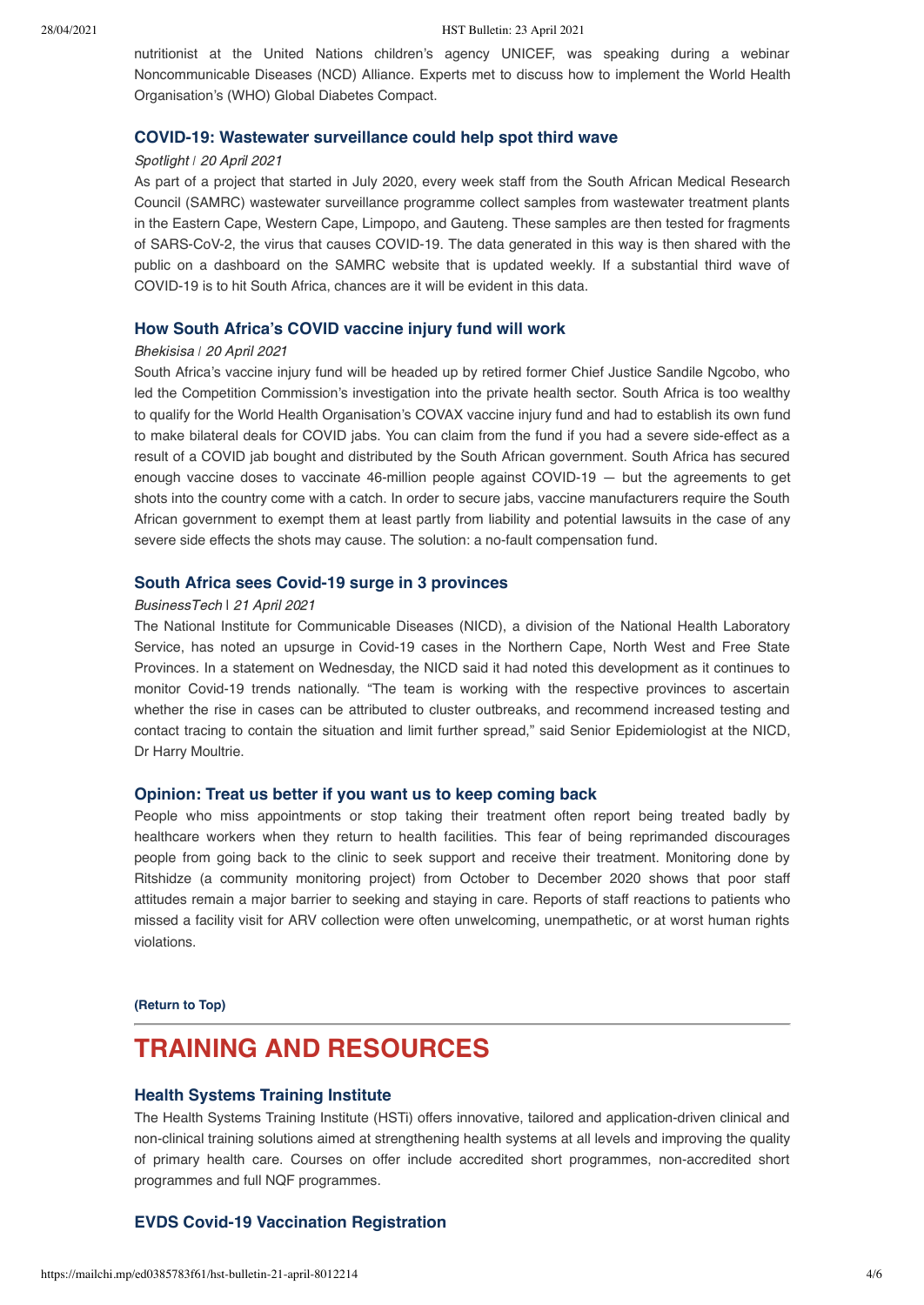Registration for vaccination is now open for citizens 60 years and above.

#### **[\(Return to Top\)](#page-0-1)**

# **PUBLICATIONS AND REPORTS**

### **[COVID-19 situation reports – 2021 Unicef South Africa](https://www.unicef.org/southafrica/reports/covid-19-situation-reports-2021)**

A snapshot of current needs and response.

## **[Gender Equality – Flying Blind in a Time of Crisis: 2021 Global Health 20/20 Report](https://globalhealth5050.org/wp-content/uploads/Global-Health-5050-2021-Report.pdf?v2)**

Now in its 4th year, the Global Health 50/50 Report finds that action to dismantle gender inequality inside organisations and to apply a gender lens in health programmes remains scarce.

The COVID-19 pandemic has proven that gender matters - to career pathways, to people's risk of disease and death, to shaping equitable, effective health policies. Yet the 2021 report reveals that the vast majority of activities to address the health impacts of COVID-19 ignored the role of gender. In a male-default world, the report finds that gender as a driver of everyone's health, including that of men and boys, remains under-addressed. The result: gender-blind pandemic responses that are less effective than they should be, with grave consequences for the health of people everywhere.

Flying Blind also reports the appointment of yet another cohort of mostly male global health leaders, predominantly from high-income countries, with the mandate to exert influence over the health and wellbeing of people worldwide. Despite substantial rhetoric, the data reveals little progress towards gender equality and diversity in leadership across the health sector and no progress on closing the gender pay gap among UK organisations mandated to report on it.

**[\(Return to Top\)](#page-0-1)**

# <span id="page-4-0"></span>**CONFERENCES AND EVENTS**

# **[Webinar on capacity-building in the health sector to strengthen its participation in](https://www.who.int/news-room/events/detail/2021/04/27/default-calendar/webinar-on-capacity-building-in-the-health-sector-to-strengthen-its-participation-in-chemicals-and-waste-management) chemicals and waste management**

When: 27 April 2021 14:00 – 16:00 CET

#### **[Best practices for creating a successful telepsychiatry program](https://register.gotowebinar.com/register/8836005708256457485?source=Landing+page)**

## When: Tue, Apr 27, 2021 6:00 PM – 7:00 PM SAST

COVID-19 has been a wakeup call to the industry about mental health accessibility challenges as patients in need of psychiatric and behavioral health services increase drastically. Many healthcare organizations are struggling to keep up with the influx of behavioral and mental health patient volumes as they face staffing, capacity and reimbursement challenges. Telepsychiatry is a well-researched strategy to provide high-quality, accessible mental health services to patients. But the technology can be implemented and administered incorrectly, leading to poor patient care and a dissatisfied clinical workforce.

**[\(Return to Top\)](#page-0-1)**

# <span id="page-4-1"></span>**JOB OPPORTUNITIES**

The Health Systems Trust currently has no available jobs, but please do have a look at the:

# **[HUMAN SCIENCE RESEARCH COUNCIL – HUMAN AND SOCIAL CAPABILITIES:](http://www.hsrc.ac.za/en/jobs/hsc/sabssm-jobs-2021) Various**

Closing Date: 26 April 2021